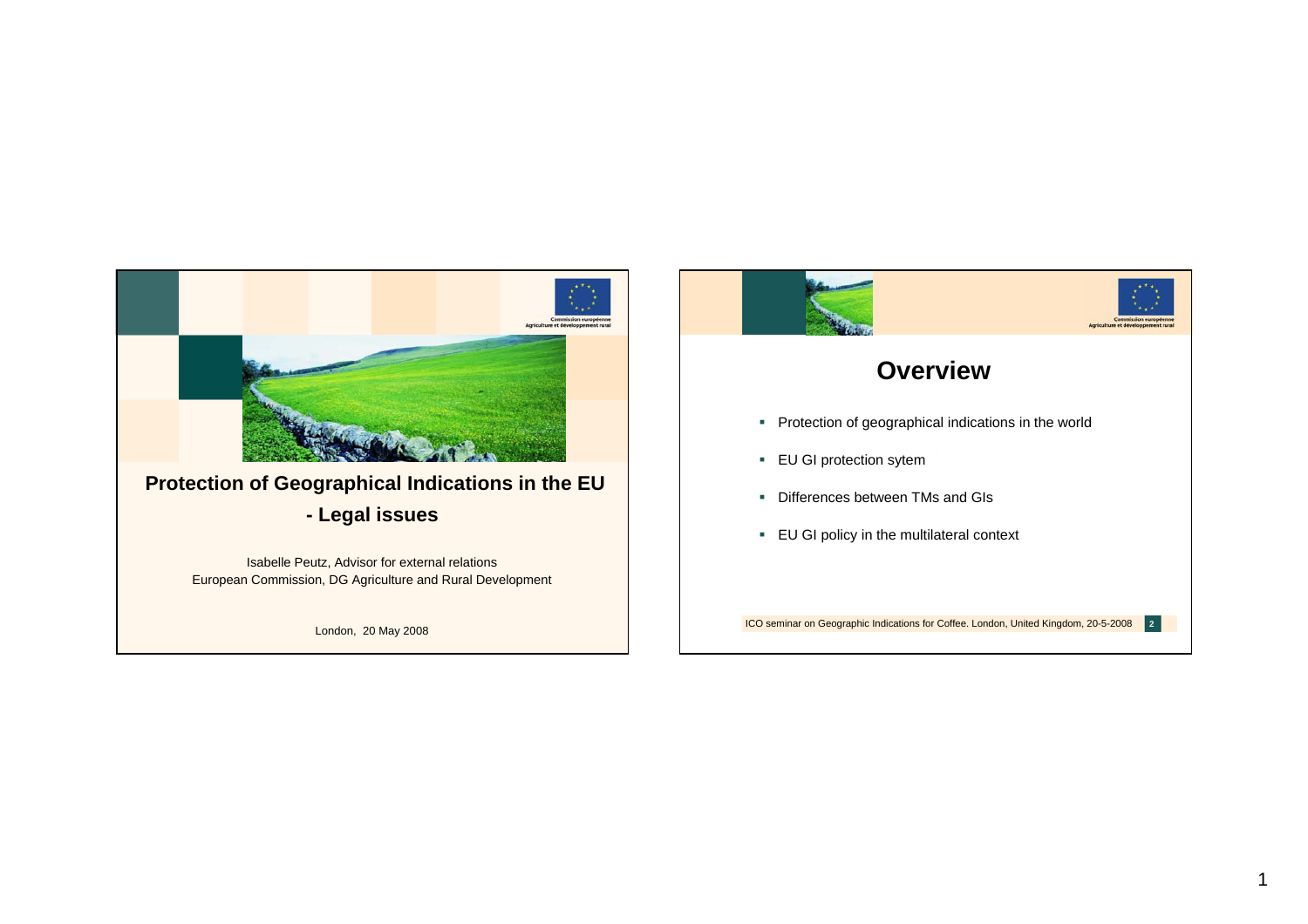





### **Protection of GIs in the world**

Agreement on Trade-Related Aspects of Intellectual Property Rights (TRIPs) (GATT 1994)

#### Art. 22.1

Geographical indications are, for the purposes of this Agreement,<br>indications which identify a good as originating in the territory of a<br>Member, or a region or locality in that territory, where a given quality,<br>reputation *attributable to its geographical origin.*

- According to TRIPs GIs are not necessarily;
	- Geographic names
	- Protected by *sui generis* legislation
	- Protected by intervention of public authorities on their own initiative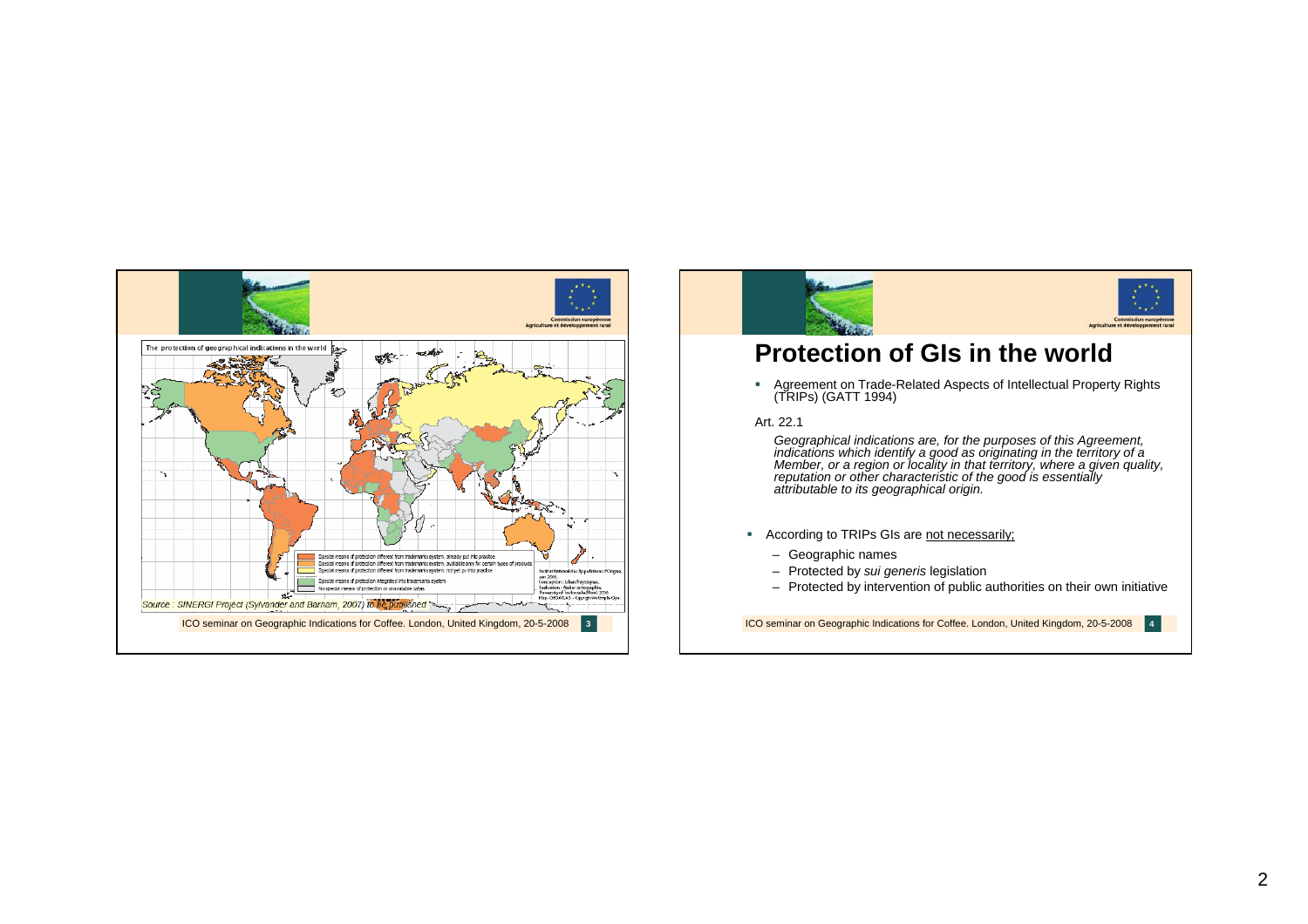

# **EU GI protection sytem**

- Consumer demand guaranteed origin and production method
- Promote diversifation and competitiveness
- **Fair competition in a global market**
- Keep value-added in rural communities in the land of origin
- Prevent de-localisation of production
- Positive impact on tourism
- Preserve biodiversity, local know-how, natural resources

ICO seminar on Geographic Indications for Coffee. London, United Kingdom, 20-5-2008 **<sup>6</sup>**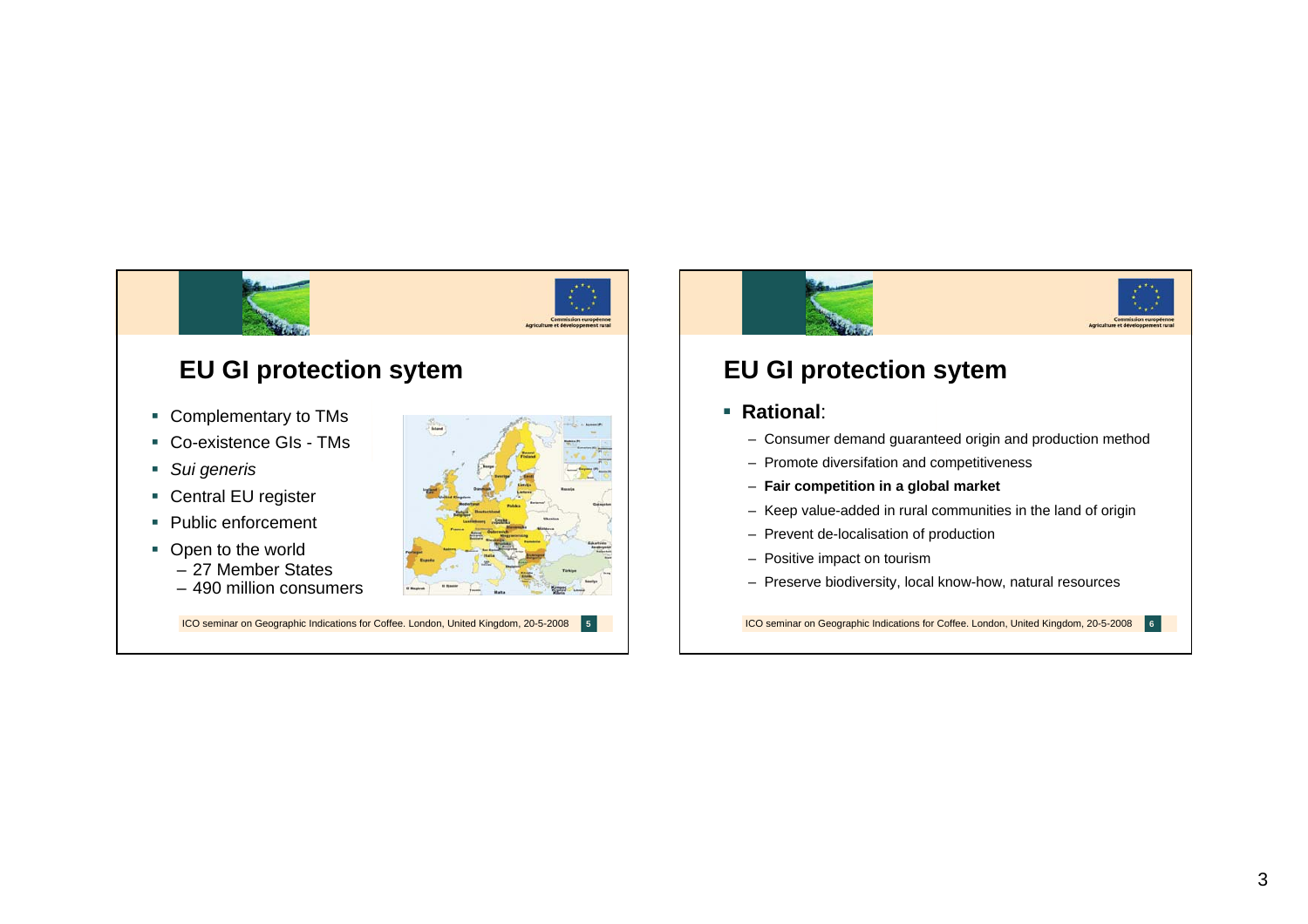

## **EU GI protection sytem**

- Registration procedure as illustrated by the GI Café de Colombia;
	- Application received by the Commission on 8 June 2005
	- Objection procedure opened on 28 December 2006 (OJ C 320 of 28 December 2006, p. 17.)
	- Registered on 12 September 2007 (OJ L 240 of 13 September 2007, p. 7.)

ICO seminar on Geographic Indications for Coffee. London, United Kingdom, 20-5-2008 **<sup>7</sup>**





## **EU GI protection sytem**

#### **TRIPs Art. 23.1**

*Each Member shall provide the legal means for interested parties to prevent use of a geographical indication identifying wines […spirits…] for wines […spirits…] not originating in the place indicated by the geographical indication in question, even where the true origin is used in translation or accompanied by expressions such as "kind", "type", "style", "imitation" or the like.*

#### **EU protection level - Names protected against;**

- º any (in)direct commercial use of the name, comparable products
- º any misuse (imitation, evocation, translation, etc), or use of qualifiers like 'type', 'produced in', even if true origin is indicated
- º any other false or misleading indications, also symbols

º any other practice liable to mislead the public as to true origin

ICO seminar on Geographic Indications for Coffee. London, United Kingdom, 20-5-2008 **<sup>8</sup>**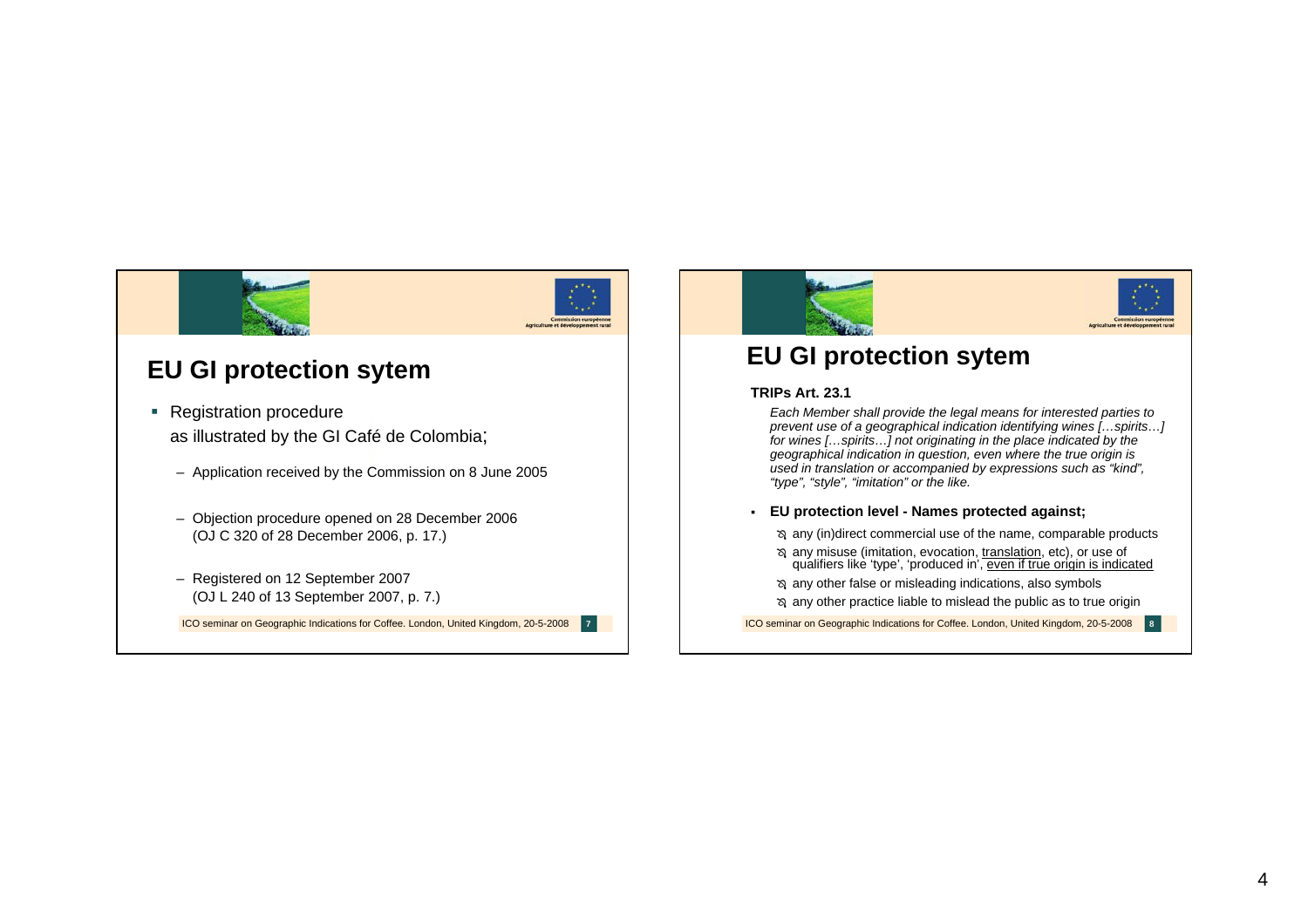





### **Differences between TMs and GIs**

|                                                                                           | Trademark                                                                                      | Geographical Indication                                                                   |
|-------------------------------------------------------------------------------------------|------------------------------------------------------------------------------------------------|-------------------------------------------------------------------------------------------|
| Name, sign                                                                                | May be created<br>Usually non-geographic<br>Fancy, new, distinctive                            | Shall exist<br>Mostly geographical<br>Determined by terroir                               |
| Quality                                                                                   | Usually not linked to specifications                                                           | Obligatorily linked to origin and laid<br>down in specifications                          |
| Ownership                                                                                 | TM owner - individual, sometimes collective                                                    | Producers - public                                                                        |
| Rights                                                                                    | First in time - first in rights                                                                | Registration gives rights to all producers                                                |
| Use                                                                                       | TMs; mostly private, closed<br>Collective TMs; rules, closed<br>Certification TMs; rules, open | Mostly collective<br>Open to all producers that comply with<br>the product specifications |
| Duration                                                                                  | Limited, to be renewed (10-20 yrs)                                                             | Permanent                                                                                 |
| Protection                                                                                | Private (burden of proof on owner)                                                             | <b>Public</b>                                                                             |
| ICO seminar on Geographic Indications for Coffee. London, United Kingdom, 20-5-2008<br>10 |                                                                                                |                                                                                           |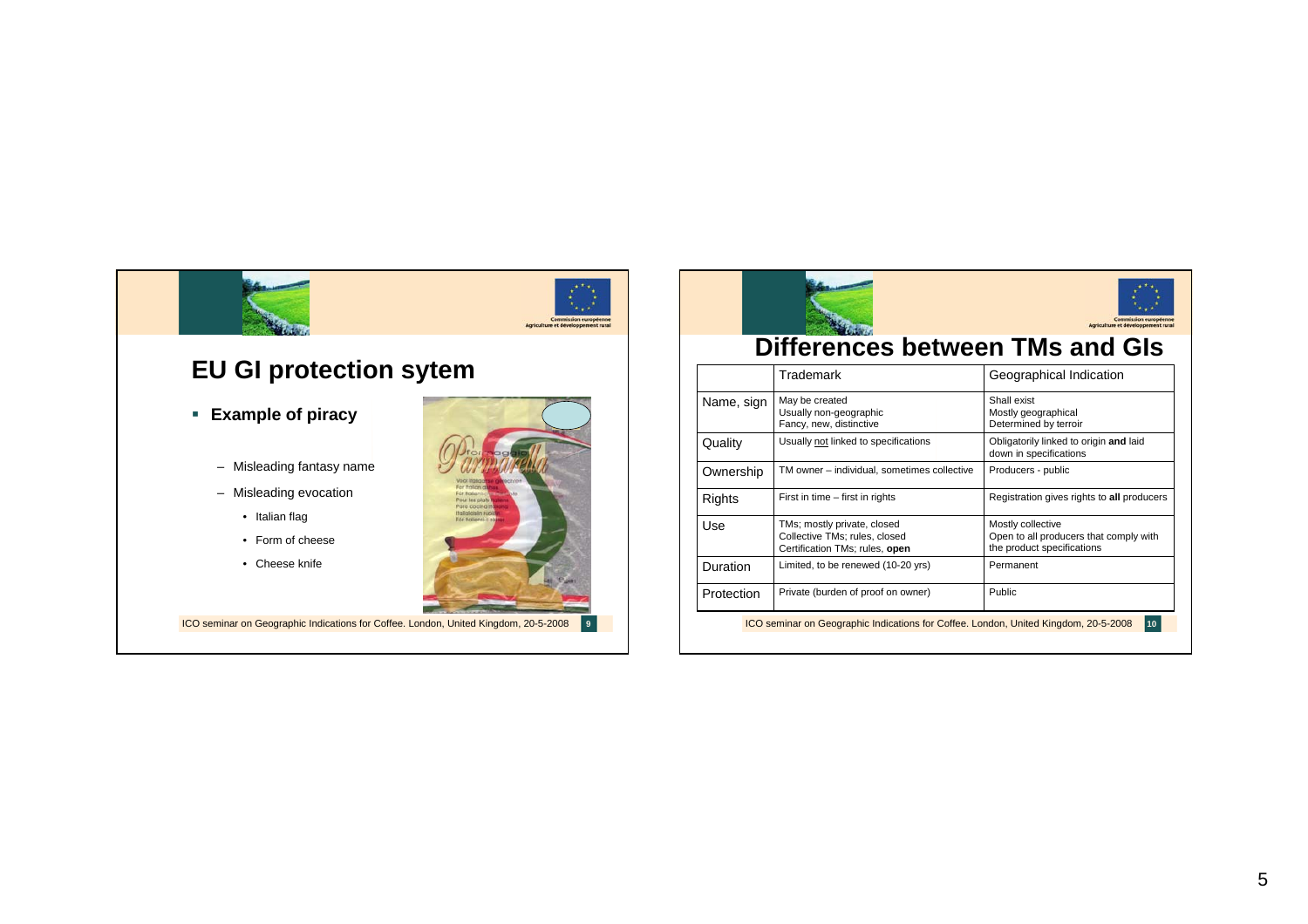